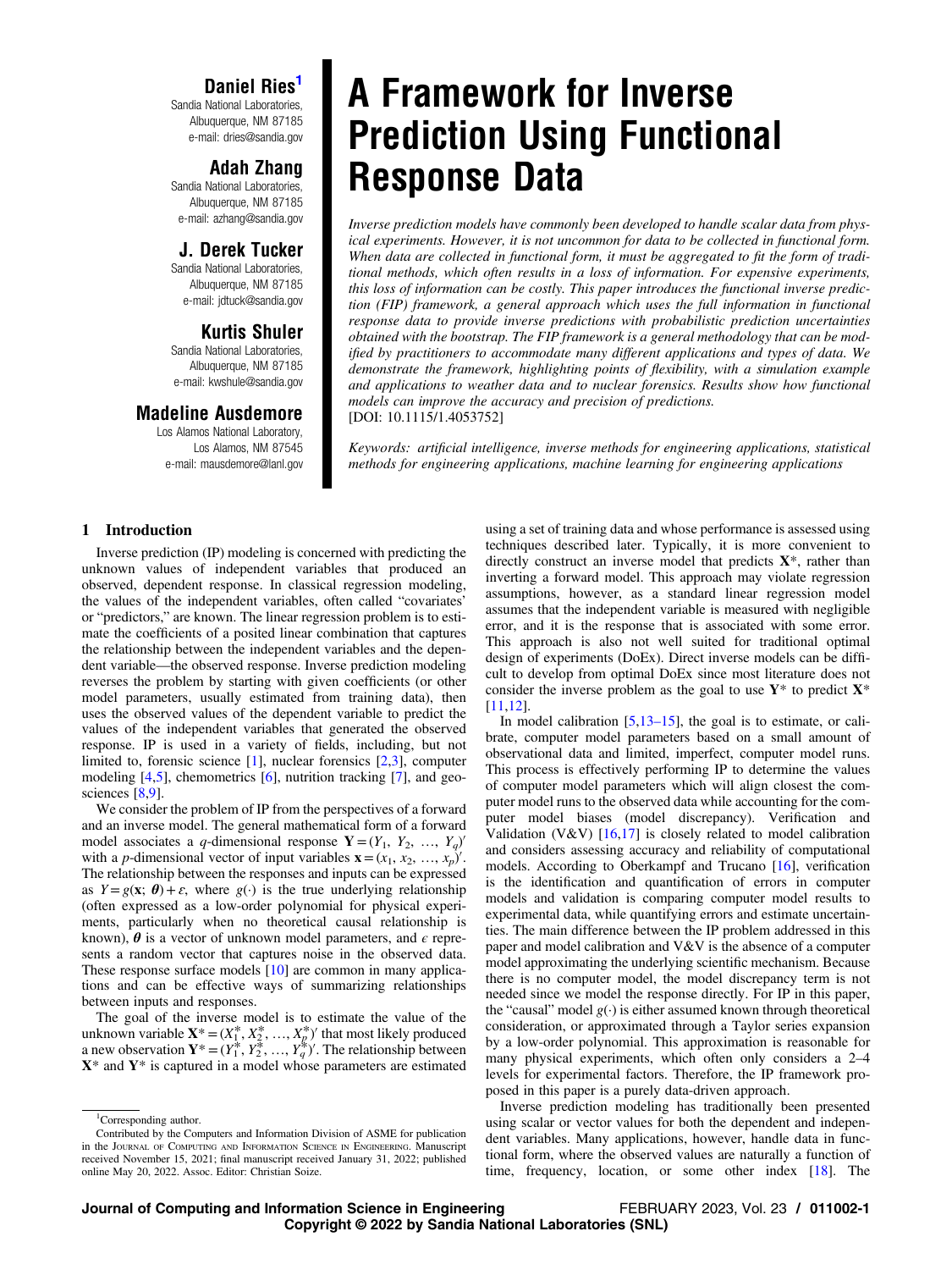information of interest to the researcher is the function itself, and so aggregation or statistical summary reduces the usefulness of the data. In such cases, a functional data approach to inverse prediction is required. Functional data analysis (FDA) is the branch of statistics concerned with continuous data such as curves, surfaces, and functions [\[18](#page-10-0),[19\]](#page-10-0). Rather than considering a curve as a set of discrete data points over time, the entire curve is considered one functional measurement. Information is contained in the curve rather than at individual points along its length or in some aggregation of the function such as the mean. Handling data in this form allow for better treatment of its true structure and characteristics, such as the smoothness of the function which implicitly contains correlations that would need to be explicitly modeled otherwise.

In this paper, we present a functional inverse prediction (FIP) framework for IP problems where the response variable is functional. This framework is general enough to be widely applicable across research programs and problem domains, allowing the user to customize details of the forward and inverse models. Even though the framework is flexible, its structure captures the information in functional responses for IP and quantifies uncertainty for the inverse predictions produced.

This paper is structured as follows: in Sec. 2, we present the FIP framework at a high level, explaining briefly how the different parts of FIP fit together. In Sec. 3, details of the FIP framework are fleshed out, including a description of some possible basis representations of functional data, forward model forms, and inverse prediction loss functions. Uncertainty quantification (UQ) using the bootstrap method is also explained in Sec. 3. Section [4](#page-3-0) presents a simulation study demonstrating how the FIP framework works in practice. Section [5](#page-5-0) expands on the simulation study by applying the framework to a weather and a nuclear forensics problem. Section [6](#page-8-0) discusses the results from the examples, reviews how the framework can be generalized to different scenarios, and provides suggestions for future improvements of the framework. Section [7](#page-8-0) summarizes the FIP framework and results.

### 2 Functional Inverse Prediction Framework

The FIP framework is a general process using functional response data to perform IP on scalar independent variables. To ensure maximum flexibility, the FIP framework outlined here is developed with a minimal set of assumptions and does not rely on specific conditions or models. Figure 1 displays a diagram of



Fig. 1 FIP Framework. This is the general process to ensure for doing IP with functional response data.

the FIP framework. Section 3 details the specifics of each portion of the framework and gives examples and suggestions for modeling. The framework is divided into two phases: (i) the training phase and (ii) the inference phase. In the training phase, the forward model is fit using training data such as data already collected for the purpose of understanding the relationship between the responses and the independent variables. During this phase, uncertainty in the model is also quantified to characterize the variability associated with the modeled relationship. In the inference phase, the model is used for inverse prediction. When new response data are observed, they are run backwards through the model to predict the values of the independent variables that most likely generated the observed response. As in the training phase, uncertainty in the inverse predictions is also quantified.

The training phase consists of four parts:

- (1) Represent observed functional data as functional objects using basis functions.
- (2) Choose and estimate the forward model.
- (3) Bootstrap the forward model to quantify uncertainty in the forward model parameters.
- (4) Evaluate the model using cross validation.

The training phase offers many opportunities for tailoring the framework to a specific problem. Discrete, observed measurements must be represented in some function space using basis functions that capture the smoothness of the response. The form and number of bases as well as the smoothing parameters can be chosen according to the goals of the specific application. The form of the forward model is also the modeler's choice: both linear and non-linear options will be introduced in Sec. [3.2](#page-2-0). The last two steps of the training phase—uncertainty quantification and model validation—contribute to model interpretation. Uncertainty quantification of the forward model generates a distribution of values for the forward model parameters, which will then be used in the inference phase to generate inverse prediction intervals. Model fit is assessed through cross validation techniques, and common measures are defined in Sec. [3.4.](#page-3-0)

The inference phase consists of two parts:

- (1) Estimate the inverse model.
- (2) Assess uncertainty in inverse predictions using a modified bootstrap procedure.

In the inference phase, values of the independent variables are estimated from new observed data by minimizing the difference between the new dependent variable values and a functional prediction from the forward model, using model parameters estimated in the training phase. The minimization problem is solved using optimization techniques, which can be tailored to the specific problem, along with the associated loss function. Several options for loss functions are described in Sec. 3. To assess the uncertainty in the inverse predictions, we employ a modified bootstrap procedure using Monte Carlo simulations from the distributions of the forward model parameters generated in the training phase.

### 3 Components of Functional Inverse Prediction Framework

This section provides details for each of the steps in the FIP framework described in the previous section.

3.1 Basis Functions. Data can be functional in a theoretical sense, but observed data is always a collection of discrete, finite points. An essential assumption of FDA is that this collection of discrete points is representative of the underlying function of interest. The framework described here involves response data that is functional in a theoretical sense, and so the first step is to estimate a function from the observed discrete response data. This can be accomplished using basis functions to create a representation of the observed response data in some functional space.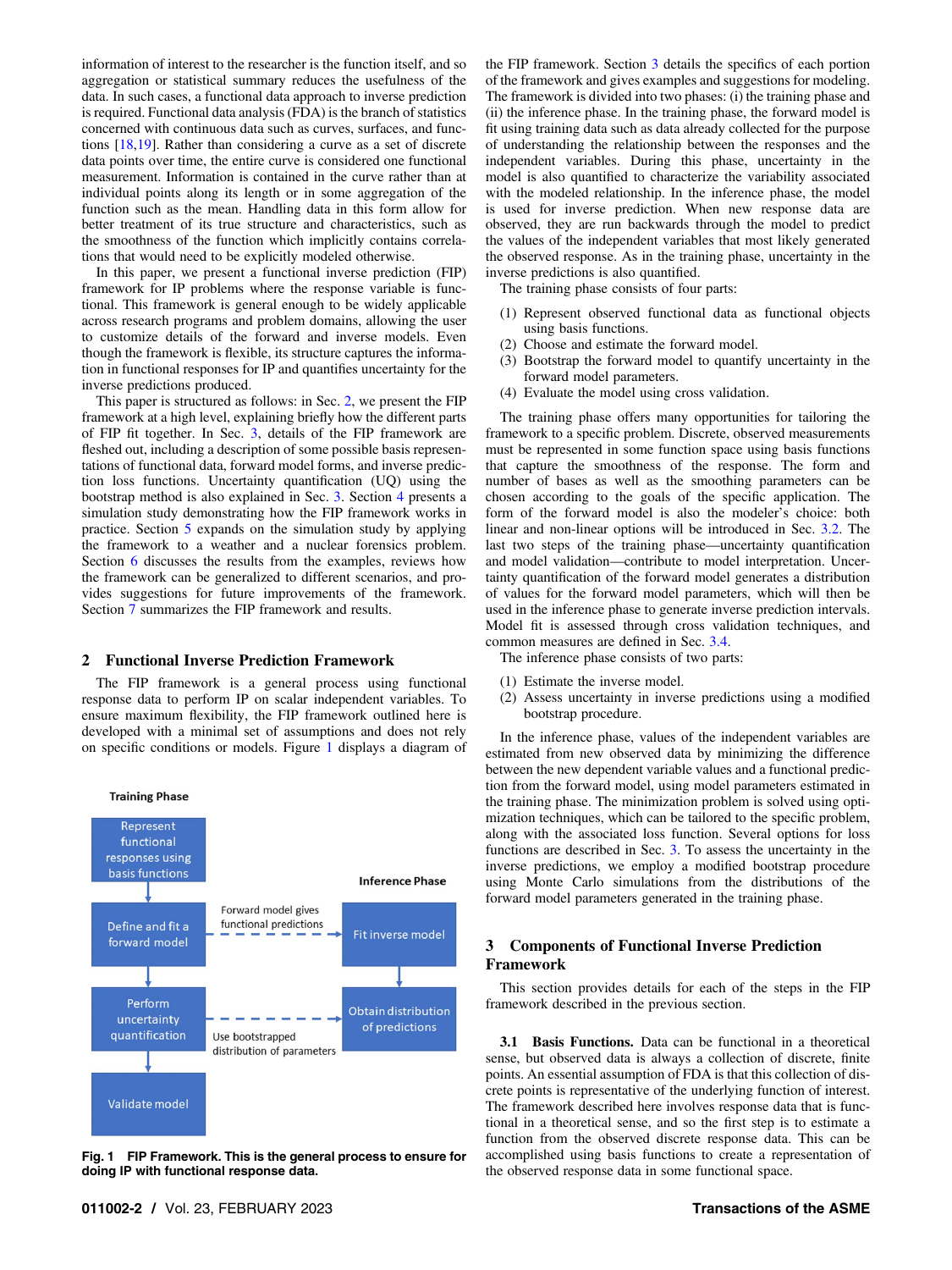<span id="page-2-0"></span>Let  $\{V_{ijk}\}_{k=1}^{n_i}$  be a vector containing  $n_i$  measurements on observation *i* of response variable *j*. We would like to represent  $\{V_{ijk}\}_{k=1}^{n_i}$  on a functional space, as  $V_{ij}(t)$ , for some continuous domain t:

$$
V_{ijk} = \mathbf{B}_t \boldsymbol{\zeta} + \delta_{ijk} \tag{1}
$$

where for *m* basis functions,  $\mathbf{B}_t$  is an  $n_i$  by *m* matrix of fully specified basis functions (note the change in notation from  $k$  to  $t$ : the rows of this matrix are the  $m$  values of the basis functions evaluated at observation  $k$ ),  $\zeta$  is the *m*-element vector of coefficients on the basis functions, and  $\delta_{ijk}$  is a mean-zero error term. Using this approach, the discretely collected data  $\{V_{ijk}\}_{k=1}^{n_i}$  can be represented in functional space with argument  $t$ :

$$
V_{ij}(t) = \mathbf{b}(t)^{2} \hat{\boldsymbol{\zeta}}
$$
 (2)

where the *m*-element vector of basis functions is changed from discrete representation  $\mathbf{B}_t$  to functional representation  $\mathbf{b}(t)$ <sup>'</sup> and  $\hat{\boldsymbol{\zeta}}$  are the coefficients on the basis functions estimated (for example) using ordinary least squares. Notice that the error term  $\delta_{ijk}$  is dropped: it is common to assume that all noise is measurement noise and thus not part of the true response function.

Many options for the basis functions have been described in the literature, including Fourier basis [[18\]](#page-10-0), power series basis [[18\]](#page-10-0), B-splines [\[20](#page-10-0)], functional principal component analysis (fPCA) [[18,19](#page-10-0)], and wavelets [[21\]](#page-10-0). The choice of basis is left to the modeler, and this choice should consider the application. For example, applications whose underlying mechanism is expected to be relatively smooth might use B-splines, whereas applications containing data with extensive random microstructure might use wavelets.

3.2 Forward Model. With the response data represented in functional space alongside a vector of  $p$  independent variables  $x$ , the relationship between the two can be modeled using a suitable forward model. The forward model represents the "cause and effect" part of the framework, where the p-vector of independent variables  $x_i$ ,  $i=1, ..., n$ , are the causes, the functional dependent variables  $Y_{ij}$ ,  $i=1$ , ...,  $n, j=1$ , ...,  $q$ , are the effects, and the relationship between the two can be treated as either known or unknown. Although forward models are often characterized as "cause and effect", the relationship between the response and the independent variables need not be causal nor is a designed experiment needed to use the FIP framework.

3.2.1 Forward Model for Scalar Response. Because functional models add a layer of complexity, we first introduce forward modeling for the case of scalar responses and vectors of independent variables. Forward models for a scalar response can be expressed as follows:

$$
Y_{ij} = g_j(\mathbf{x}_i; \boldsymbol{\theta}_j) + \varepsilon_{ij}, \ \ i = 1, \ \ldots, n; \ \ j = 1, \ \ldots, q
$$
 (3)

where  $g_j(\cdot)$  represents a functional relationship,  $\theta$  is a vector of unknown model parameters, and  $\varepsilon_{ij}$ ,  $i=1, ..., n; j=1, ..., q$  are independent and identically distributed (iid) random variables with mean zero, and a finite, constant variance. The standard deviation for the jth component of  $\varepsilon_i$  is  $\sigma_i$  and the correlation between each  $\varepsilon_{ij}$  is assumed to be zero. The subscript on  $g_j(\cdot)$  allows for the functional form of  $g_i(\cdot)$  to change based on response variable j.

The  $p$  elements in the vector  $\mathbf{x}_i$  are the independent variables for which inverse prediction is desired. The parameters,  $\theta_i$  are fixed, unknown values and are commonly estimated with least squares or maximum likelihood techniques. In practice, sample sizes are finite and the assumed likelihood is only an approximation of the true data model. The likelihood function and the form of  $g(\cdot)$  are determined by both the data and subject matter knowledge to ensure interpretability and a good model fit. As with all modeling exercises, the model should be validated by assessing the fit of the model, the residual distributions, and the quality of the predictions. Several candidate forms of  $g_i(\cdot)$  may be explored with

variable selection methods such as criterion-based methods (Akaike information criterion or Bayesian information criterion) or step-wise procedures: independent variables that may not be related to the response may be considered for removal from the model. For the scalar case, in order for the inverse model to generate unique predictions, it must be the case that  $q \ge p$  [\[2\]](#page-10-0).

(a) Multivariate Adaptive Regression Splines. Multivariate adaptive regression splines (MARS) is a flexible non-linear modeling approach for scalar or vector responses, in which the function  $g_i(\cdot)$  in Eq. (3) takes the form of an expansion of basis functions that are hinge functions of the independent variables [[22\]](#page-10-0). The MARS forward model for a scalar response with  $m$  basis functions is

$$
Y_{ij} = \sum_{l=1}^{m} \alpha_l B_l(\mathbf{x}_i) + \varepsilon_{ij}, \quad i = 1, \dots, n, \ j = 1, \dots, q \tag{4}
$$

where  $B_l(\mathbf{x}_i)$  is a basis function on the independent variables  $\mathbf{x}_i$ ,  $\alpha_l$  is the coefficient for the  $l^{th}$  basis function, and  $\varepsilon_{ij}$  is defined the same as for Eq.  $(3)$ . The number of basis functions used, m, is a preset tuning parameter. When the responses are vectors, Eq. (4) reduces to a multivariate model. Because of their flexibility, MARS models can capture highly nonlinear relationships—an advantage when the underlying relationships between independent variables and responses is complex or involves non-smooth functions.

3.2.2 Forward Model for Functional Response. Forward models for functional responses are more complex than the scalar case, because the effect of scalar independent variables on entire functions must be determined. The model parameters are often themselves functions describing changes over the functional domain. As discussed in Sec. 3.2.1, forward models with scalar responses require that the number of response variables is larger than the number of independent variables. However, because of the richness of the responses and the flexibility of functional data, FDA allows for potentially relaxing this assumption such that a smaller number of responses may be sufficient to uniquely deter-mine the values of the independent variable [[3](#page-10-0)].

A functional forward model can be written as

$$
Y_{ij}(t) = g_j(\mathbf{x}_i; \, \mathbf{\theta}_j(t)) + \varepsilon_{ij}(t); \quad i = 1, \ldots, n; \, j = 1, \ldots, q \quad (5)
$$

where the regression coefficients  $\theta_i(t)$  are functions of the domain t and  $\varepsilon_{ii}(t)$ ,  $i = 1, ..., n$ ;  $j = 1, ..., q$  are iid, mean-zero, second-order stationary stochastic processes. Equation  $(5)$  looks almost the same as the scalar version Eq.  $(3)$ , with the only differences being the response and model parameters are functions. Many linear and nonlinear models can be cast in the general model framework of Eq. (5), including functional linear regression, described later.

a Functional Linear Regression. In functional linear regression, the function  $g(\cdot)$  in Eq. (5) takes the form of a linear combination of regression coefficients and independent variables. Functional linear regression is conceptually similar to standard linear regression; however, in functional linear regression the response variables are functions of the domain  $t$  rather than scalars. As a result, the regression parameters are also functions of  $t$ . The functional regression model is

$$
Y_{ij}(t) = \mathbf{x}'_i \mathbf{\beta}_j(t) + \varepsilon_{ij}(t); i = 1, ..., n; j = 1, ..., q
$$
 (6)

where the *p* regression coefficients in the vector  $\beta_i(t)$  are functions of the domain t and  $\varepsilon_{ii}(t)$  is an iid, mean-zero, second-order stationary stochastic process, the same as for Eq.  $(5)$ . Computationally, to estimate the regression coefficient functions  $\beta_i(t)$ , the response,  $Y_{ii}(t)$ , is evaluated at a large number of values of t and ordinary least squares is performed for each t to obtain estimates of the regression coefficients at each t. Functional linear models are simple yet powerful statistical models whose parameters are easily interpreted. Additionally, the small number of parameters reduces the danger that the model will be overfit.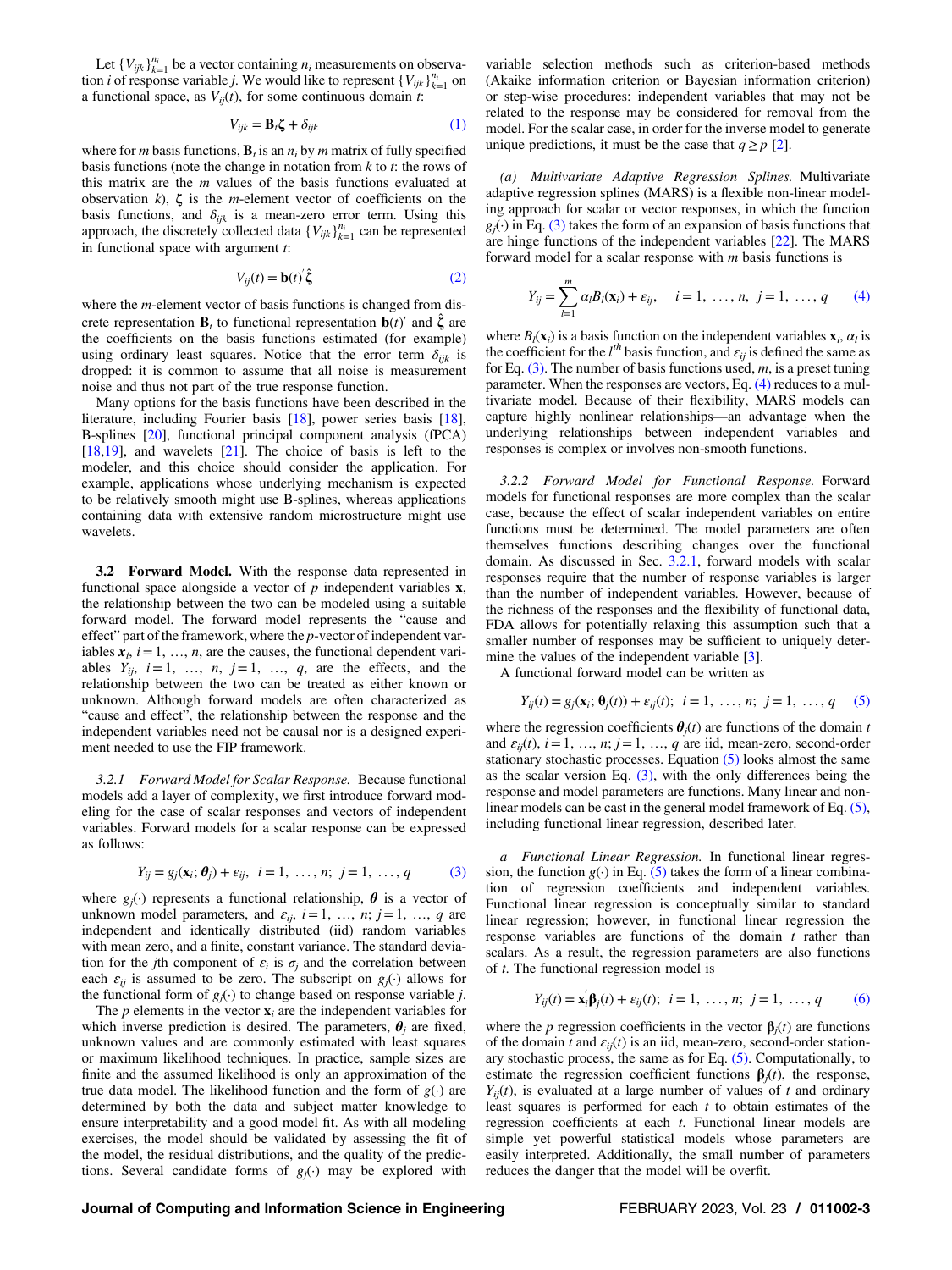<span id="page-3-0"></span>3.3 Inverse Model. The inverse model generates predictions for the  $p$  independent variables in  $x$  for newly observed response data  $Y^*$  by minimizing with respect to  $x$  the distance between the fitted forward model's estimated response  $\hat{Y}$ , and  $Y^*$ .

3.3.1 Inverse Model for Scalar Response. Given the estimated parameters  $\hat{\theta}_j$  and new responses  $\{Y_j^*\}_{j=1}^q$ , we estimate  $\mathbf{X}^*$  with  $\hat{\mathbf{x}}^*$ . Note the capitalization of unobserved  $X^*$  indicates it is now treated as a random variable. The best estimate is the value that minimizes a specified loss function and describes the penalty for estimating  $Y^*$ with  $\hat{v}^*$ :

$$
\hat{\mathbf{x}}^* = \underset{\mathbf{X}^*}{\text{argmin}} \sum_{j=1}^q L(\hat{y}_j^*, Y_j^*)
$$
(7)

where  $L(\cdot)$  is the loss function and  $\hat{y}_j^* = g_j(\mathbf{X}^*; \hat{\theta}_j)$ . The optimization in Eq. (7) is said to be the "inverse model." The most commonly used loss function is the squared error loss, where the minimization criterion is

$$
\hat{\mathbf{x}}^* = \underset{\mathbf{X}^*}{\text{argmin}} \sum_{j=1}^q (\hat{y}_j^* - Y_j^*)^2
$$
 (8)

To keep large-magnitude responses from dominating this sum, all responses are usually normalized to a common scale.

3.3.2 Inverse Model for Functional Response. For inverse prediction, we assume that the newly observed response functions were generated from a single p-element vector of independent variable values (e.g., a single set of processing conditions)  $X^*$ . To predict the values of the independent variables  $X^*$  from the observation's q functional responses, given  $\hat{\theta}_j(t)$ ,  $j = 1, ..., q$  and newly observed functions  $Y_i^*$ , the functional inverse model is

$$
\hat{\mathbf{x}}^* = \underset{\mathbf{X}^*}{\text{argmin}} \sum_{j=1}^q \int L(\hat{\mathbf{y}}_j(t), Y_j^*(t)) dt
$$
\n(9)

where  $\hat{y}_j(t) = g_j(\mathbf{X}^*, \hat{\theta}_j(t))$  with loss function  $L(\cdot)$ . For example, the squared-error loss for functional data is

$$
\hat{\mathbf{x}}^* = \underset{\mathbf{X}^*}{\text{argmin}} \sum_{j=1}^q \int \left(\hat{y}_j(t) - Y_j^*(t)\right)^2 dt \tag{10}
$$

In practice, the integral in Eq.  $(10)$  is approximated with a sum over a large number of discrete values of t.

3.4 Uncertainty Quantification of Inverse Predictions. The inverse prediction model in Eq. (9) will always generate a unique predicted value for the independent variables. However, it does not provide an assessment of uncertainty on that prediction. Given the complexity and diversity of inverse prediction models compatible with this framework, bootstrap procedures are a logical choice for providing uncertainty estimates [\[23](#page-10-0)]. The modified bootstrap procedure to provide uncertainty quantification for inverse prediction is as follows: let  $(x, Y)$  be training data consisting of *n* observations, and  $Y^*$  be newly observed functional response data with which to predict unobserved independent variables X\*. Then, for  $b=1, ..., B$ :

- (1) Create the bth bootstrap sample  $(\mathbf{x}^b, \mathbf{Y}^b)$  by sampling *n* times with replacement from  $(x, Y)$ ,
- (2) Train forward model in Eq. [\(5\)](#page-2-0) with  $(\mathbf{x}^b, \mathbf{Y}^b)$ , to generate  $\hat{\boldsymbol{\theta}}^b$
- (3) Perform inverse prediction in Eq. (9) with  $Y^*$  and  $\hat{\theta}^b$  and record prediction  $\hat{\mathbf{x}}^{*b}$ .

For a vector of  $p$  independent variables, prediction standard errors for the *sth*,  $s = 1, ..., p$  variable are given by computing the standard deviation of  $\{x_s^*b\}_{b=1}^B$ . Prediction intervals can be constructed using the same procedure, such that the true value for  $x_s$ will lie between the  $\alpha/2$  and  $(1 - \alpha/2)$  quantiles of  $\{x_s^{*b}\}_{b=1}^B$ 

approximately  $(1 - \alpha)\%$  of the time. The value of B should be large (10,000 is generally sufficient in our experience.)

3.5 Model Performance and Assessment. The predictive capabilities of the model can be assessed using cross validation (CV) procedures. Using k-fold CV, the training data is grouped into k sets of equal size, then the model is trained using  $k-1$  sets and evaluated for performance on the set that has been withheld. This process is repeated for each of the  $k$  sets, prediction performance is quantified at each step with a loss function  $L(\cdot)$ , and overall performance is measured by the average loss over the  $k$ sets. Leave-one-out CV (LOOCV) is a special case of  $k$ -fold CV where  $k=n$ , the sample size. In the presence of large quantities of data, k-fold CV is preferred over LOOCV in order to reduce computational costs.

Different applications can call for different loss functions depending on the researcher's goals. The root mean-squared error (RMSE) loss function is a common choice for evaluating predictive ability:

$$
RMSE(\hat{x}_s) = \sqrt{\frac{\sum_{i=1}^{n} (\hat{x}_{ij} - x_{ij})^2}{n-1}}
$$
(11)

Different candidates for the forward model can be compared using CV RMSE: the model with lowest RMSE has the best predictive performance in terms of squared-error loss. When using RMSE to evaluate a single model, the scale of the data values must be considered. If the RMSE is higher than the standard deviation of the data, a simple intercept-only model performs better than the model under consideration. Because raw values of RMSE are hard to interpret, centering and scaling independent variables x before modeling is helpful, since a value of 1 describes the variability associated with using the sample mean as the inverse prediction.

### 4 Simulation Study

For functional data analysis, we assume the data are generated by an underlying continuous process that can be expressed in functional form. Nevertheless, in practice we observe and record discrete response values, and the data used in model computations are also necessarily discrete. In standard multivariate analysis, the data values are used directly for model computations; the response values fed into the model are just the observed values. In functional data analysis, the discrete response data are first represented in functional form using basis functions, and the discrete values of those basis functions are used in the model computations. In this section, we illustrate the FIP framework using two forward model forms functional linear regression and MARS—and compare the results of the functional models to a standard regression approach in which the response data are not represented in functional form.

Let  $\mathbf{x}_1 = (x_{11}, x_{21}, \dots, x_{n1})'$  be the first independent variable, where  $\{x_{i1}\}_{i=1}^n$  take values on the sequence from 1.1 to 3.0, by 0.1. Similarly, let  $\mathbf{x}_2 = (x_{12}, x_{22}, \dots, x_{n2})'$  be the second independent variable, where  $\{x_{i2}\}_{i=1}^n$  take values on the sequence from 0.5 to 2.4, by 0.1, in random order. Randomizing the order of the values in  $x_2$ ensures there is no correlation between  $x_1$  and  $x_2$ . The functional observations,  $\mathbf{Y}_1(t) = (Y_{11}(t), Y_{21}(t), ..., Y_{n1}(t))', \mathbf{Y}_2(t) = (Y_{12}(t),$  $Y_{22}(t)..., Y_{n2}(t)$ <sup>'</sup> are generated by Eq. (12) and (13), respectively,

$$
Y_{i1}(t) = \int_{-\infty}^{t} \frac{1}{\sqrt{2\pi}x_{i1}} e^{-\frac{1}{2x_{i1}^2}u^2} du
$$
 (12)

$$
Y_{i2}(t) = x_{i1} \sin(x_{i2}t)
$$
 (13)

For computational purposes, we evaluate a large number of observations,  $n_t$ , over the domain t of each function, generating an  $n \times n_t$  observation matrix for each response variable  $Y_1(t)$  and  $Y_2(t)$  $Y_2(t)$  $Y_2(t)$ . Figure 2 plots  $Y_1(t)$  for  $t \in (-4, 4)$ , with each line colored by its respective  $\mathbf{x}_1$  value. Figure [3](#page-4-0) plots  $\mathbf{Y}_2(t)$  for  $t \in (-2, 2)$ ,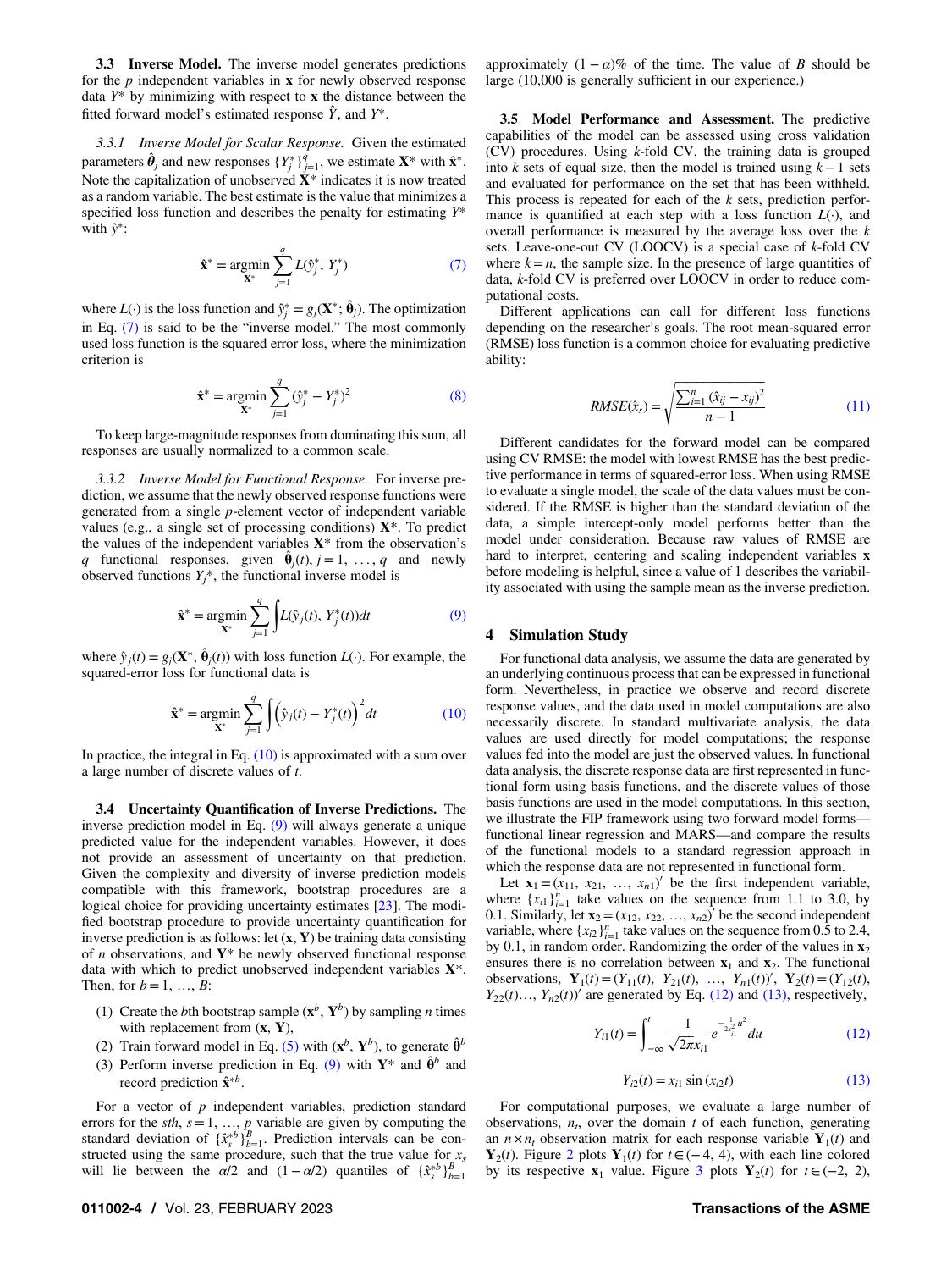<span id="page-4-0"></span>

Fig. 2 Simulated functional responses  $Y_1(t)$ , each colored by its respective  $x_1$  value. Generated according to Eq. [\(12\)](#page-3-0).

with each line colored by its respective  $x_2$  value. Inspection of these plots shows clearly the relationship between the shape of the response function and the value of the independent variable.

We fit both a functional linear and a MARS forward model using the two independent variables and a basis representation of the two observation matrices. In this example, the  $n \times 2$ matrix of response values used in the computation are given by the scores from the first axis of an fPCA decomposition of the two observation matrices (although other basis representations can be used). To compare the FIP model to a model that doesn't consider the functional nature of the data, we also used the simple row means of the two  $n \times n_t$  observation matrix, concatenated into an  $n \times 2$  matrix, as the response. The row mean is the discrete equivalent of the expected value of the function that

generated the observations,  $\int t Y(t) dt$ . The mean-only model is equivalent to the usual multiple regression model for the linear model case, or a standard MARS model, neither of which account for correlation in the response data due to "nearness" on the functional domain  $t$ .

Table [1](#page-5-0) shows the RMSE of the IP evaluated using LOOCV. The left side shows results for the functional model and the right side shows results for the mean-only model, with prediction standard errors in parentheses. The mean-only model fails to recover the relationship between  $Y(t)$  and x, while the functional model performs well. Both the linear and MARS models show good prediction performance on  $x_1$ , but  $x_2$  is more difficult. MARS outperforms the linear model in both cases, as expected since the generating functions are non-linear. The prediction standard errors for the FIP



Fig. 3 Simulated functional responses  $Y_2(t)$ , each colored by its respective  $x_2$  value. Generated according to Eq. [\(13\)](#page-3-0).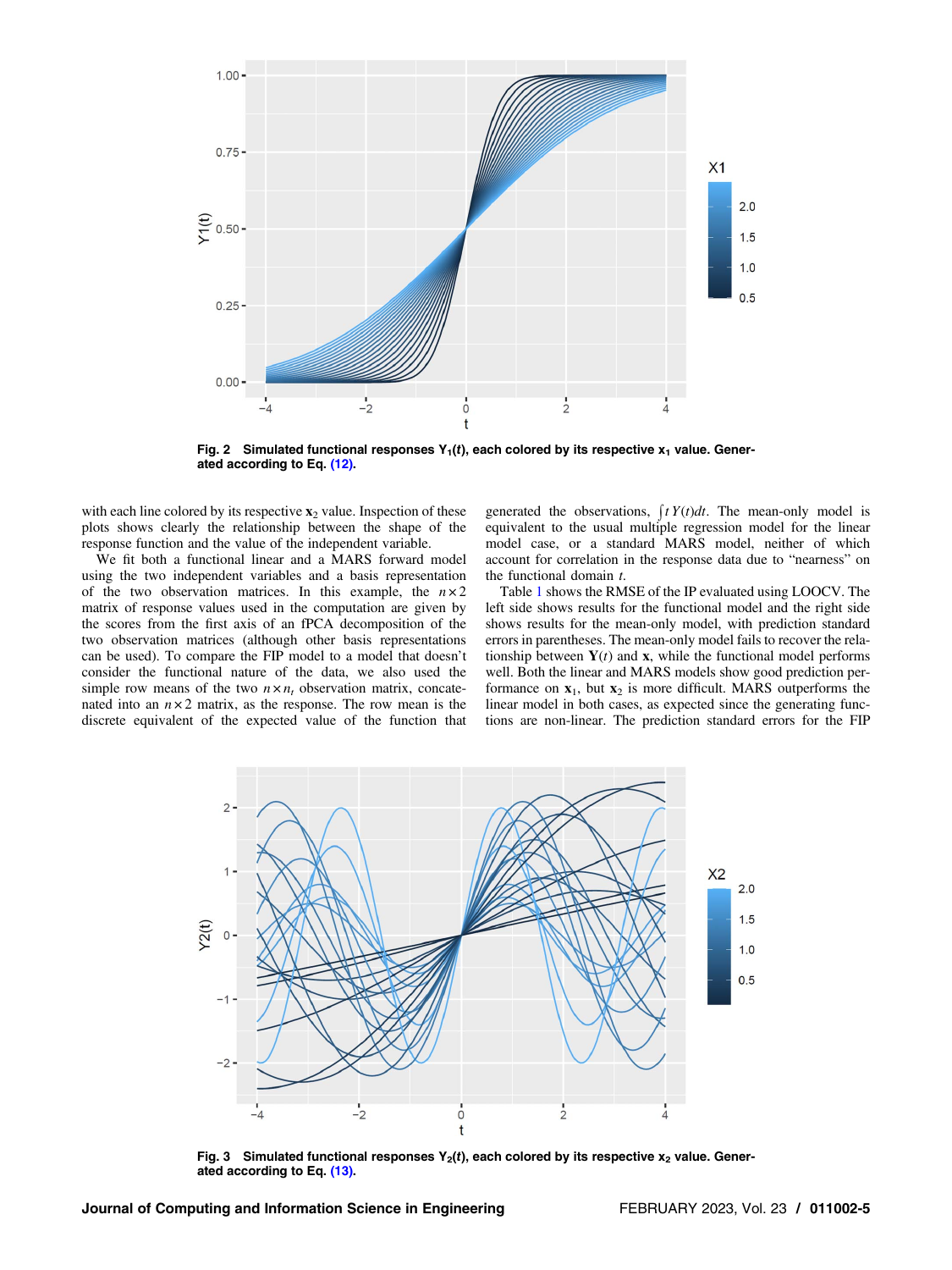<span id="page-5-0"></span>Table 1 RMSE for IP of simulation study. Left side has results for functional model and right side for mean-only model, standard errors are in parentheses

|                       | Functional               |                          | Mean only                |                          |
|-----------------------|--------------------------|--------------------------|--------------------------|--------------------------|
|                       | $\mathbf{X}_1$           | $\mathbf{x}_2$           | $\mathbf{X}_1$           | $\mathbf{x}_2$           |
| Linear<br><b>MARS</b> | 0.06(0.04)<br>0.02(0.04) | 0.57(0.26)<br>0.51(0.26) | 1.80(1.27)<br>0.97(1.28) | 1.56(1.20)<br>0.97(1.18) |

Note: Mean-only model fails to see relationship between  $Y(t)$  and x while functional model performs well.

model are consistent across the linear and MARS forward models, with very little error in predicting  $x_1$ .

In this simple example, taking the mean of the response and ignoring the functional nature of the data would lead to extremely poor inverse predictions. The next section applies the FIP framework to real data.

### 5 Applications

In this section, we apply the FIP framework to two empirical datasets: the Canadian weather data presented in Ref. [[18\]](#page-10-0), and original data collected for a nuclear forensics FIP project. In both applications, we compare FIP to the mean-only method described in Sec. [4.](#page-3-0)

5.1 Canadian Weather. Average daily temperature and precipitation values from 35 cities in Canada are included in the R package fda [[24\]](#page-10-0). Figure 4 displays average monthly temperatures colored by the latitude of the respective city, while Fig. [5](#page-6-0) displays monthly averages for precipitation. Using the FIP framework, we would like to determine through inverse prediction the latitudes and longitudes of the 35 cities.

Let  $Y_{i1}(t)$  be the average monthly temperature for city i,  $i=1, \ldots$ , 35,  $Y_{i2}(t)$  is the average monthly precipitation for city i,  $x_{i1}$  is the latitude of city i, and  $x_{i2}$  is the longitude of city i. We first obtain fPCA representations of the temperature and precipitation functions and use the first four principal components to fit both a linear and MARS functional forward model. As in Sec. [4](#page-3-0), we also fit a meanonly model for comparison. Latitudes and longitudes were standardized to make interpretation of the RMSE values easier.

Table [2](#page-6-0) displays RMSE values and prediction standard errors for the inverse predictions using LOOCV and bootstrapping. Overall, the functional approach generates more accurate predictions and smaller standard errors than the mean-only model. Latitude predictions are better than longitude predictions for both modeling approaches and both forward model types. The linear model actually performs better than the flexible MARS model, indicating that the more complex model may overfit the data, even after penalization.

5.2 Nuclear Forensics. Nuclear forensics is a field of forensics which focuses on identifying and attributing to a set of processing conditions interdicted special nuclear materials such as Plutonium (Pu). Knowing the processing conditions used to produce, the interdicted material is helpful in determining where the material originated. We apply the FIP framework to several types of functional data generated by this nuclear forensics application, showcasing several ways to cast difficult data structures into functional space.

Experts at Pacific Northwest National Laboratory conducted an experiment which replicated historical and modern Pu processing methods and conditions. We analyze a subset of the data consisting of 24 runs, where each run employed the same set of three processing conditions (independent variables) whose values varied across runs. We denote the processing conditions Condition 1, Condition 2, and Condition 3. For each run, the resulting Pu material was imaged with a scanning electron microscope (SEM) to generate images of the Pu particles. Each run i produced  $n_i$  images, and each image contained  $n_p$  particles. The minimum number of particles imaged per run was 118 and the maximum was 831.

The images were segmented using Los Alamos National Laboratory's Morphological Analysis for Material Attribution (MAMA) soft-ware [\[25](#page-10-0)]. Segmentation post-processing extracts the unique particles and generates measurements for characteristics such as particle area and aspect ratio. Figure [6](#page-6-0) shows an example SEM image from the PNNL experiment containing multiple particles.

5.2.1 Particle Characteristics. For each particle, MAMA measures particle area, aspect ratios, convexity/circularity, and gradient/shadings. As mentioned in the previous section, each



Fig. 4 Monthly average temperatures for 35 cities in Canada, colored by the latitude of the city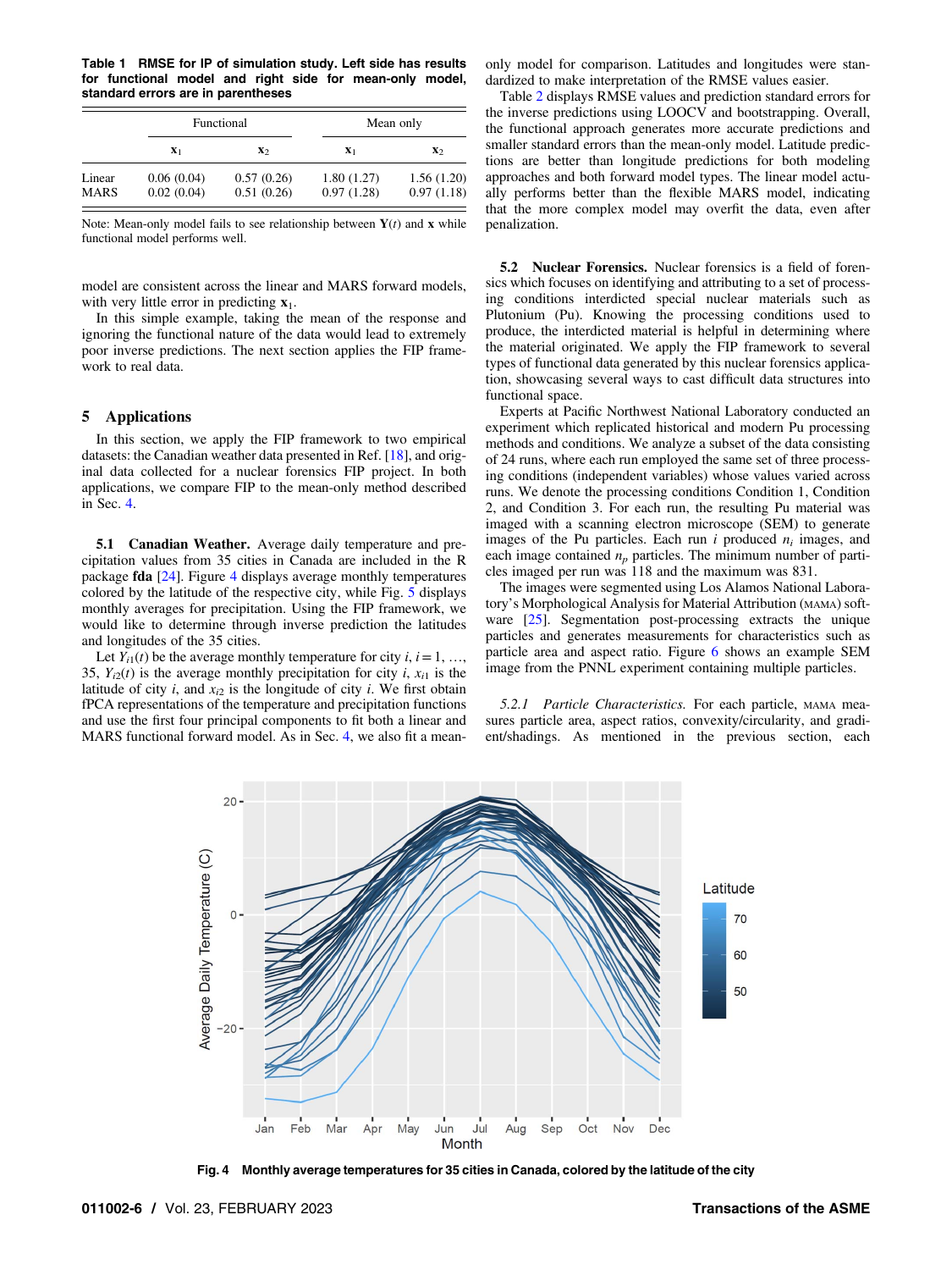<span id="page-6-0"></span>

Fig. 5 Monthly average precipitation for 35 cities in Canada, colored by the latitude of the city

experimental run contains multiple images with multiple particles in each image, resulting in hundreds of MAMA measurements for a single experimental run and set of processing conditions. These hundreds of observations can be conceptualized as a probability distribution of responses, and the functional analysis relates the cumulative distribution function (CDF) of the observations  $Y, F_y(t) = P(Y)$  $\leq t$ ), to the set of processing conditions employed during each run. The center, spread, and shape of various MAMA measurements can then be related to the processing features instead of only the mean. An approach introduced by Ref. [[3](#page-10-0)] uses the distribution data by developing a forward model that regresses the CDFs of MAMA measurements on their respective processing conditions through functional regression.

To convert distributional data to functional, let  ${Y_{ijk}}_{k=1}^{n_i}$  be a vector of observations from experimental run  $i=1, \ldots, n$  and response variable  $j=1, \ldots, q$  of length  $n_i$  corresponding to a vector of processing conditions  $x_i$ . To compare distributions across runs, the empirical CDF of  ${Y_{ijk}}_{k=1}^{n_i}$  can be estimated using

$$
Y_{ij}(t) = \frac{1}{n_i} \sum_{k=1}^{n_i} I(Y_{ijk} \le t)
$$
 (14)

where  $Y_{ijk}$  represents the kth element in  $Y_{ij}$ , t is the domain for the CDF of  $Y_{ii}$ , and  $I(\cdot)$  is the indicator function. To visualize the relationship between distributions and processing conditions, Fig. [7](#page-7-0) shows the CDFs of particle area convexity for each run, colored by the value of processing Condition 1. Certain relationships are visible; for example, higher values of Condition 1 lead to stronger convexity in the response curve.

Table 2 RMSE for IP Canadian weather application

|                       | Functional               |                          | Mean only                |                          |
|-----------------------|--------------------------|--------------------------|--------------------------|--------------------------|
|                       | Latitude                 | Longitude                | Latitude                 | Longitude                |
| Linear<br><b>MARS</b> | 0.47(0.22)<br>0.50(0.37) | 0.70(0.53)<br>1.07(0.74) | 0.52(0.32)<br>0.84(0.46) | 0.99(0.73)<br>1.83(0.90) |

Note: Left side has results for functional model and right side for mean-only model, standard errors are in parentheses. The mean-only model fails to see relationship between  $Y(t)$  and x while the functional model performs well.

5.2.2 Particle Shape. An alternative approach to relating distributions of particle characteristics to processing conditions is by using the particle's shape, since different values of the processing conditions can result in different particle shapes. Shape analysis is a relatively new field, and we direct interested readers to Ref. [[19\]](#page-10-0) for a detailed introduction.

The MAMA segmentations extract the boundaries (shape) of each particle, and these 2D boundaries are analyzed using the elastic shape framework described in detail in the Appendix. In summary, particle shapes within a run are aligned to their Karcher mean, a process which returns a set of warping functions describing the sampling variability along the curves and a set of rotation matrices representing rotational variability of the curves. This has the effect of stretching/compressing and bending parts of the curves to match each other in an optimal fashion.

The optimally aligned and rotated curves are represented using the square-root velocity functions,  $q_{ik}$ (t) for particle a in image k,  $k=1, \ldots, n_i$  from experimental run i, which removes the effect of



Fig. 6 Example of SEM image of Pu from PNNL experiment showing multiple particles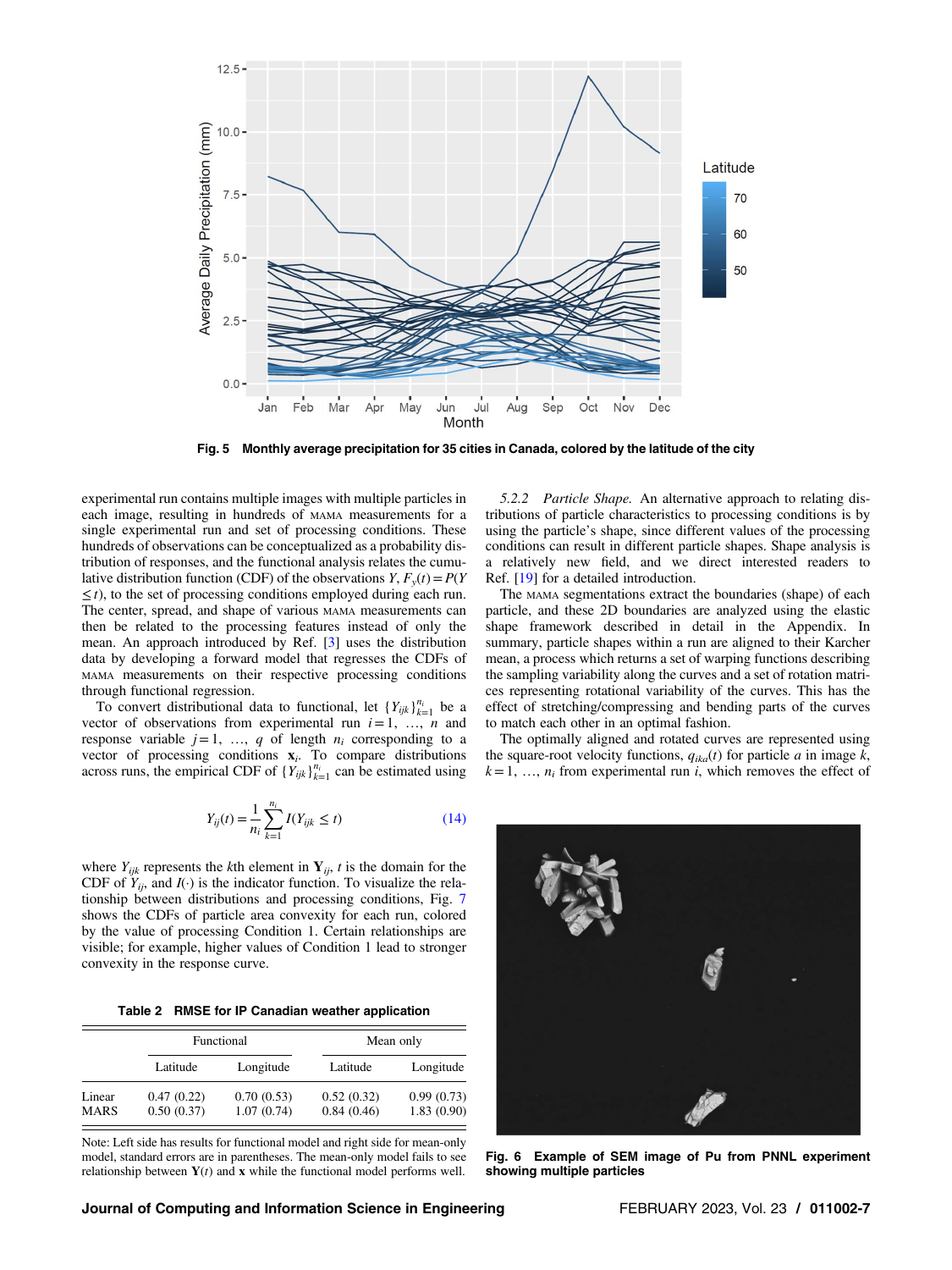<span id="page-7-0"></span>

Fig. 7 Run level CDFs of MAMA measurements used in model colored by value of Condition 1

scale. For each shape, a shape-PCA is computed where the functional principal shape components are used as a basis for the forward model. Note that, in contrast to the particle characteristics described in the previous section, the analysis of particle shapes is conducted at the particle level rather than the run level. The response matrix therefore contains  $\sum_{i=1}^{n} n_i$  rows, and in the matrix of independent variables (processing conditions), the values for each run  $i$  are repeated  $n_i$  times. This framework results in metrics, statistics, and models that are invariant to arbitrary rotation, scaling, translation, and re-parametrization of individual curves. For a more complete review, the reader is referred to Refs. [[19,26\]](#page-10-0). This technique is an extension of the functional work in Refs. [\[27,28](#page-10-0)] and provides the same advantage of simultaneous registration and comparison of the shapes of the curves with respect to the elastic metric. Figure 8 shows the first four principal directions for one of the experimental runs. The modes of shape variation can be seen with respect to the black middle shape, the overall mean.

5.2.3 Particle Texture. Crystal structure and habit can be linked to varying processing conditions associated with final Pu material. Texture, as captured by SEM imagery, is characterized by local and non-local features that are a function of the intensity



Fig. 8 First four principal directions of the shape PCA: (a) PC 1, (b) PC 2, (c) PC 3, and (d) PC 4

of the pixels in the images. Collectively, these features define a potential texture "signature" related to the processing conditions under which the material was produced. An example showing particle images from two different processing conditions is shown in Fig. [9](#page-8-0). Informally, the two particle textures may be described as "rough" and "flat."

The texture model uses a dataset of segmented SEM images taken over the 24 runs in the experimental design. The particle images within each run capture the distribution of Pu texture characteristics produced under those conditions. The three particles in Fig. [6](#page-6-0), for example, were produced from the same experimental run and therefore three particle-level texture samples for those processing conditions.

Image filters used as a preprocessing step can capture features of particle texture that may not be reflected in the raw pixel intensities of the SEM image. A standard deviation (SD) filter, which calculates the SD of nearby pixel values in a neighborhood around an input pixel, acts as an edge detector highlighting neighborhoods of high variance with the images. Formally, let  $Z_{hw}$  be the raw value of some input pixel  $z$  from an SEM image with dimension  $H \times W$ . The local standard deviation around this input pixel is calculated using the raw pixel values from a square neighborhood around z, that is, the set of pixels  $z_{h'w'}$  where  $h' = h - u, ..., h + u$ and  $w' = w - u$ , …,  $w + u$ . We let  $u = 1$ , resulting in a 9 × 9 pixel neighborhood, with the input pixel for which the SD is calculated in the center. For pixels along the image's border, padding values are added using a mirror reflection. Using this procedure, each input pixel z from image k,  $k=1, ..., n_i$  from run i has a corresponding local SD value  $Y_{ikz}$ . The CDF of these SD values (Eq. [\(14\)](#page-6-0)) for each particle can then be used as a response function.

Considering the images in Fig. [9,](#page-8-0) the "rough" particle has more high-variance neighborhoods (i.e., more "edges') than "flat particles," resulting in characteristically different CDFs of local SD values. As a result, empirical CDFs estimated from the local SD values can be used effectively as a response function which relates back to the material processing conditions. However, unlike the estimation procedure for empirical CDFs described in Sec. [5.2.1](#page-5-0) in Eq. [\(14\)](#page-6-0), the functional response from the local SD values are CDFs produced at the particle level rather than the run level, similar to the procedure for shape analysis.

5.2.4 FIP Framework Applied to Nuclear Forensics Responses. For this application, we use an fPCA basis, choosing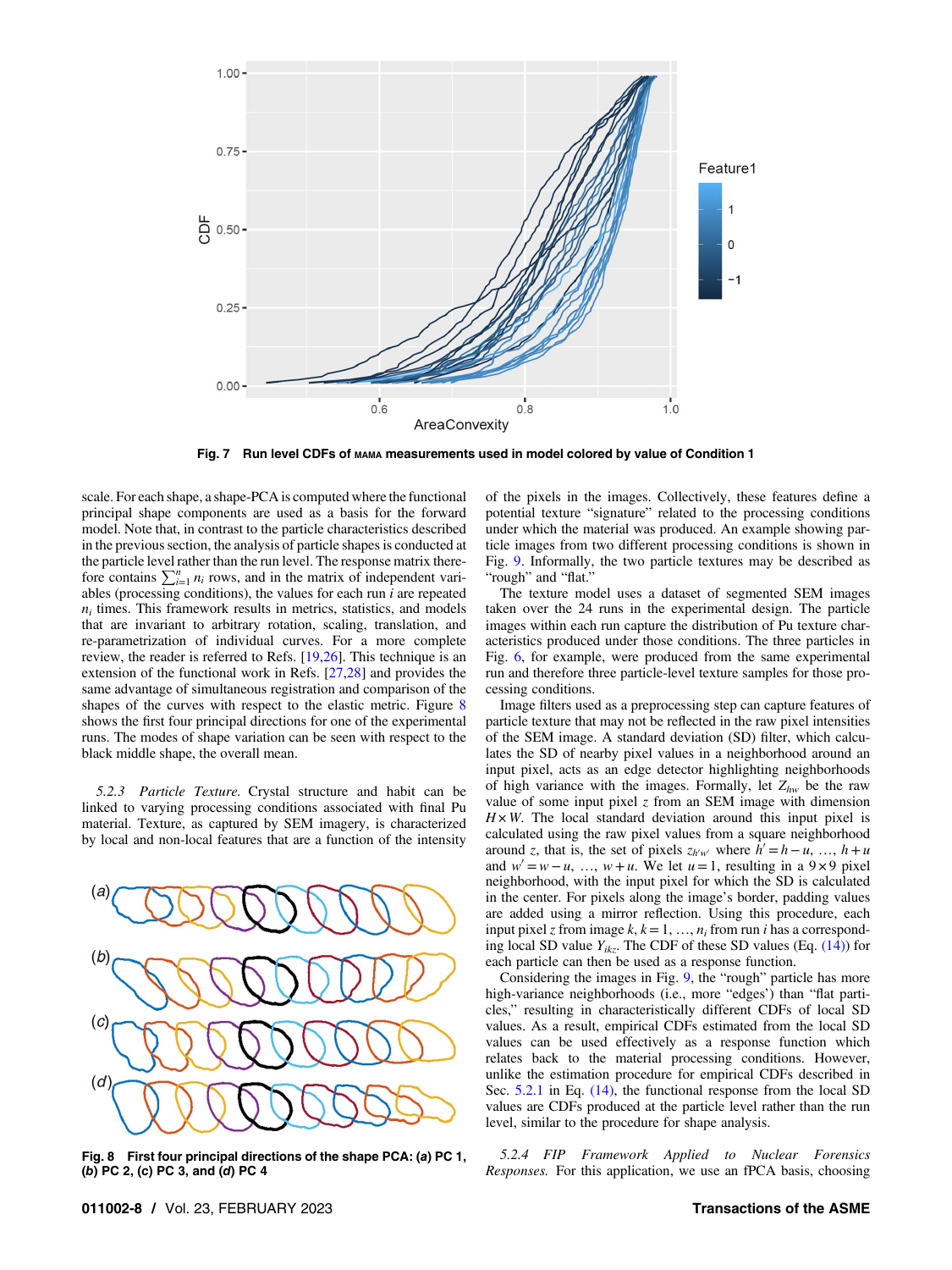<span id="page-8-0"></span>

Fig. 9 Particle textures from two different processing: (a) flat particle and (b) rough particle conditions

the number of fPC basis functions to ensure >90% of the variability is explained by the fPCs. In the case of the particle characteristics analysis, the first three fPCs of the CDFs of the four response variables for each run are used as the model response. For the particle shape analysis, the first 74 fPCs from the shape of each particle are used as the model response. Finally, for the particle texture analysis, the first five fPCs from the CDF of texture of each particle are used as the model response. For the forward models, we implement both the functional and mean-only linear and MARS models described in Sec. [3.2.2](#page-2-0). The general inverse prediction procedure is the same for both linear and MARS forward models, and both are optimized using squared error loss as in Eq. [\(10\)](#page-3-0).

5.2.5 Results. We evaluate model performance using metrics of predictive ability as in Sec. [3.5](#page-3-0) and generate prediction uncertainties as described in Sec. [3.4.](#page-3-0) A slight modification to the bootstrap procedure was made due to the small sample size: the Fractional-Random-Weight Bootstrap [\[29](#page-10-0)] samples weights from a Dirichlet distribution that sum to the sample size, and these weights are assigned to each observation for the forward model estimation, for each bootstrap sample. This allows for the original experimental design and still measure uncertainty without extrapolation. Tables 3 and 4 show RMSE for the linear forward model and the MARS forward model, respectively, for each of the characteristic response functions. Standard errors for predictions are in

Table 3 RMSE of inverse predictions for linear models using CV with standard errors in parentheses

| Measure        | Condition 1 | Condition 2 | Condition 3 |
|----------------|-------------|-------------|-------------|
| Distributional | 0.84(0.32)  | 0.73(0.28)  | 0.96(0.27)  |
| Shape          | 1.34(0.16)  | 1.19(0.13)  | 1.19(0.20)  |
| Texture        | 1.18(0.07)  | 1.45(0.10)  | 1.17(0.08)  |
| Mean-only      | 1.40(0.13)  | 0.84(0.08)  | 1.16(0.10)  |

Table 4 RMSE of inverse predictions for MARS models using CV with standard errors in parentheses

|                | Condition 1 | Condition 2 | Condition 3 |
|----------------|-------------|-------------|-------------|
| Distributional | 0.94(0.17)  | 0.82(0.26)  | 0.96(0.09)  |
| Shape          | 1.00(0.69)  | 1.28(0.25)  | 0.97(0.60)  |
| Texture        | 1.24(0.39)  | 1.19(0.11)  | 1.25(0.30)  |
| Mean-only      | 0.94(0.07)  | 0.99(0.23)  | 1.10(0.30)  |

parentheses. Overall, the functional response model that uses the cumulative distribution function performs best, with similar RMSE for linear and MARS forward models. In general, the more flexible MARS does not perform better than the linear model. The results from the FIP framework compared to the meanonly model show some evidence that the functional representations of the data at the run level are informative for IP. However, the relatively large prediction errors for all models indicate that this data is noisy. The poor performance of the particle-level approaches could be due to the considerable particle-to-particle variation, and a more complex model that includes a random effect for run may improve performance.

### 6 Discussion

The simulation study and applications demonstrated the FIP framework in use, and how a functional approach compares to a simple aggregation of the data through the mean summary statistic. The FDA approach to IP improved predictive performance, uncertainty quantification, or both. This framework is useful not only in situations where IP is needed but can also be used as a tool in scientific inference, as FIP models which perform well can suggest new scientific hypotheses about relationships seen empirically in strong IP results.

There are several avenues for future work on this framework. The basis representation of the functional response does not consider the error in the choice of basis functions or the basis approximation of the response function; this error could propagate forward to increase the prediction uncertainties. Future modifications of the framework will allow for multivariate response models that account for correlations among response functions, as addressed in Sec. 5.2.5, allowing the framework access to more data to improve predictions and uncertainty estimates. Extending FIP to a Bayesian framework would also be useful, as posterior distributions can be used to estimate precision without the need for bootstrapping, and subject matter knowledge can be incorporated through priors.

### 7 Conclusion

This paper presented a framework for inverse prediction in scenarios where response data are functional. The FDA approach maximizes the information contained in the data to provide the inverse model with greater prediction power. The framework was created to be flexible and customizable to many different problems and applications. Different methods for representing functional data through basis functions are introduced, and the FIP framework does not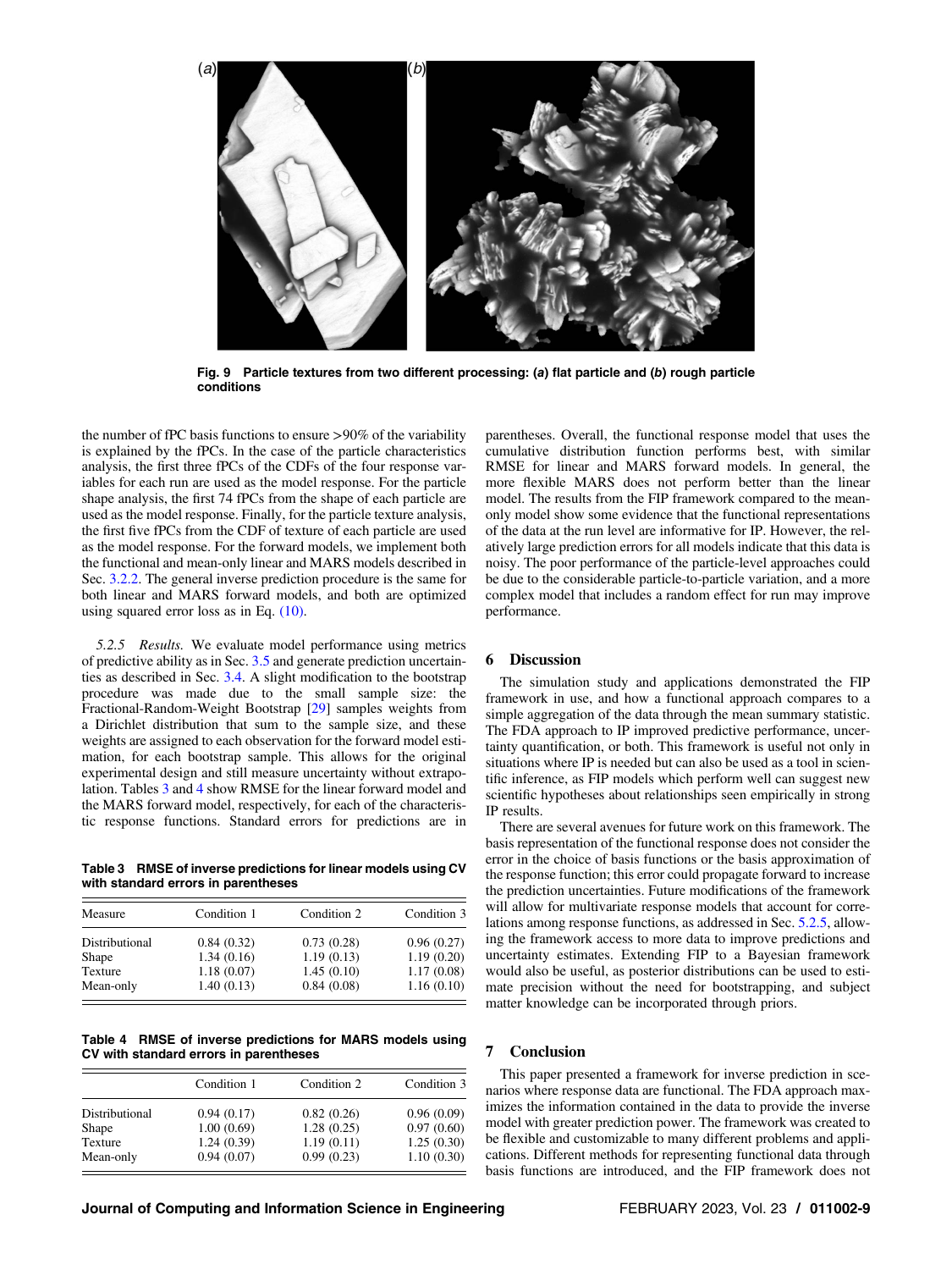force a particular specification. Examples of methods to represent the data as functional are given in both the simulation study and in applications to weather and nuclear forensics. The forward model, which is sometimes thought of as representing the "cause and effect" relationship, is also left to the analyst to tailor to the application; we present two options but many others are available. For the inverse model, we present a general optimization procedure, but again allow for customization through different loss functions. Finally, the FIP framework quantifies uncertainty using bootstrap procedures, providing prediction intervals for inverse predictions. The framework presented for inverse prediction modeling with functional data provides researchers with a straightforward, general approach that can be applied to a variety of specialized inverse prediction problems.

### Acknowledgment

We acknowledge the Department of Homeland Security National Technical Forensics Center for funding this work at Sandia National Laboratories and Los Alamos National Laboratory. The authors thank Audrey L. McCombs for her thoughtful insights into revisions of the manuscript. Sandia National Laboratories is a multimission laboratory managed and operated by National Technology & Engineering Solutions of Sandia, LLC, a wholly owned subsidiary of Honeywell International Inc., for the U.S. Department of Energy's National Nuclear Security Administration under contract DE-NA0003525. This paper describes objective technical results and analysis. Any subjective views or opinions that might be expressed in the paper do not necessarily represent the views of the U.S. Department of Energy or the United States Government. Los Alamos National Laboratory strongly supports academic freedom and a researcher's right to publish; as an institution, however, the Laboratory does not endorse the viewpoint of a publication or guarantee its technical correctness. SAND2022-0974 J.

### Conflict of Interest

There are no conflicts of interest.

### Data Availability Statement

The data and information that support the findings of this article are available upon request.

### Nomenclature

- $t =$  reserved as general argument for functional data
- $\hat{y}$  = a hat over a Latin letter indicates a predicted value
- $Y^*$  = values with an asterisk indicate an unobserved or future value (not used to train model)
- $Y(t)$  = values that show as a function of t are functional data variables
	- $\theta$  = greek letters are unknown model parameters to be estimated unless otherwise stated<br>  $\hat{\theta} =$  a hat over a Greek letter indicates a parameter estimate
	-

### Appendix: Elastic Shape Analysis of Open Curves

Consider an absolutely continuous, parametrized curve  $\xi$ : [0, 1]  $\rightarrow \mathbb{R}^2$ . Define the set of all re-parameterizations as the set of diffeomorphisms

$$
\Gamma = \{ \gamma : [0, 1] \to [0, 1] | \gamma(0) = 0, \gamma(1) = 1, \gamma \text{ increasing } \} \tag{A1}
$$

By definition,  $\gamma$  and  $\gamma^{-1}$  are absolutely continuous. Define a re-parameterization of the curve  $\xi$  as the composition  $\xi \circ \gamma$ , where  $\gamma \in \Gamma$ . A major problem that arises under this framework is if the distance between two curves  $\xi_1$  and  $\xi_2$  are taken using

standard metrics. Most papers use the standard  $\mathbb{L}^2$  metric  $\|\xi_1 \xi_2$ || to find the distance. However, the standard  $\mathbb{L}^2$  metric is not isometric with respect to the group action of Γ. That is, for  $\gamma \in \Gamma$ ,  $\|\xi_1 - \xi_2\| \neq \|\xi_1 \circ \gamma - \xi_2 \circ \gamma\|$ . Since there is the desire to be invariant to re-parameterization and the  $\mathbb{L}^2$  metric is not isometric with respect to the group action, it is not possible to compute distances that are invariant to re-parameterization. In order to achieve this property, Srivastava et al. [[26\]](#page-10-0) introduced a novel representation of curves. They represent a shape by its square-root velocity function (SRVF)

$$
q(t) = \frac{\dot{\xi}(t)}{\sqrt{|\dot{\xi}(t)|}}
$$
(A2)

The warping of q is given by group action as  $(q, \gamma) \equiv (q \circ \gamma) \sqrt{\gamma}$ . It is easy to show that for two SRVF's  $q_1$  and  $q_2$ ,  $||q_1 - q_2|| = ||(q_1, \gamma) (q_2, \gamma)$ ]. Therefore, the action of the group  $\Gamma$  is isometric on the space of SRVFs.

Another important motivation for the SRVF representation is that elastic Riemannian metric (a metric that measures a combination of stretching and bending to optimally deform on curve into another) is equal to the standard  $\mathbb{L}^2$  metric, and therefore much simpler and easier to compute. Since  $|q(t)|^2 = |\xi(t)|$ , the square of the  $\mathbb{L}^2$ -norm of any SRVF is equal to the length of the corresponding curve ξ. That is,  $||q||^2 = \int_0^1 |q(t)|^2 dt = \int_0^1 |\dot{\xi}(t)| dt = L_{\xi}$ . Therefore, the  $\mathbb{L}^2$ norm of SRVF's of unit-length curves is one, and the space of such curves is a Hilbert Sphere (unit sphere in infinite dimensional function space)

$$
\mathbb{S}^{\infty} = \{ q \in \mathbb{L}^{2}([0, 1], \mathbb{R}^{2}) | ||q|| = 1 \}
$$
 (A3)

The space  $\mathbb{S}^\infty$  represents the SRVF's of all unit-length open curves, and once endowed with the  $L^2$  Riemannian metric, becomes a Riemannian manifold.

A geodesic on a Riemannian manifold is defined as shortest length path with respect to the chosen metric between two points on the manifold. Geodesic distance is the length of the path that is used as the distance between shapes. Since the geometric structure of the manifold is known,  $\mathbb{S}^{\infty}$ , the geodesic can be expressed analytically. With respect to the  $\mathbb{L}^2$  metric, the geodesic between two points on the unit sphere is defined as the arch segment of the great circle that passes through those two points. Therefore, the geodesic distance is the arc length of this path and mathematically the geodesic path  $\nu$  : [0, 1]  $\rightarrow \mathbb{S}^{\infty}$  with  $\nu(0) = q_1$  and  $\nu(1) =$  $q_2$  is given by

$$
\nu(\tau) = \frac{1}{\sin(\theta)} [\sin((1 - \tau)\theta)q_1 + \sin(\tau\theta)q_2]
$$
 (A4)

where  $\theta = \cos^{-1}(\langle q_1, q_2 \rangle)$  is the arc length between  $q_1$  and  $q_2$  and  $\langle \cdot, \cdot \rangle$  is the  $\mathbb{L}^2$  inner product. Therefore, the geodesic distance is defined as  $d_s \approx = \theta$ . Figure 10 shows a diagram of a geodesic path and distance between two points on  $\mathbb{S}^{\infty}$ .

The space  $\mathbb{S}^{\infty}$  is called the *pre-shape space* of elastic curves, as the invariants of translation and scaling have been removed.



Fig. 10 A geodesic between two points on  $\mathbb{S}^{\infty}$